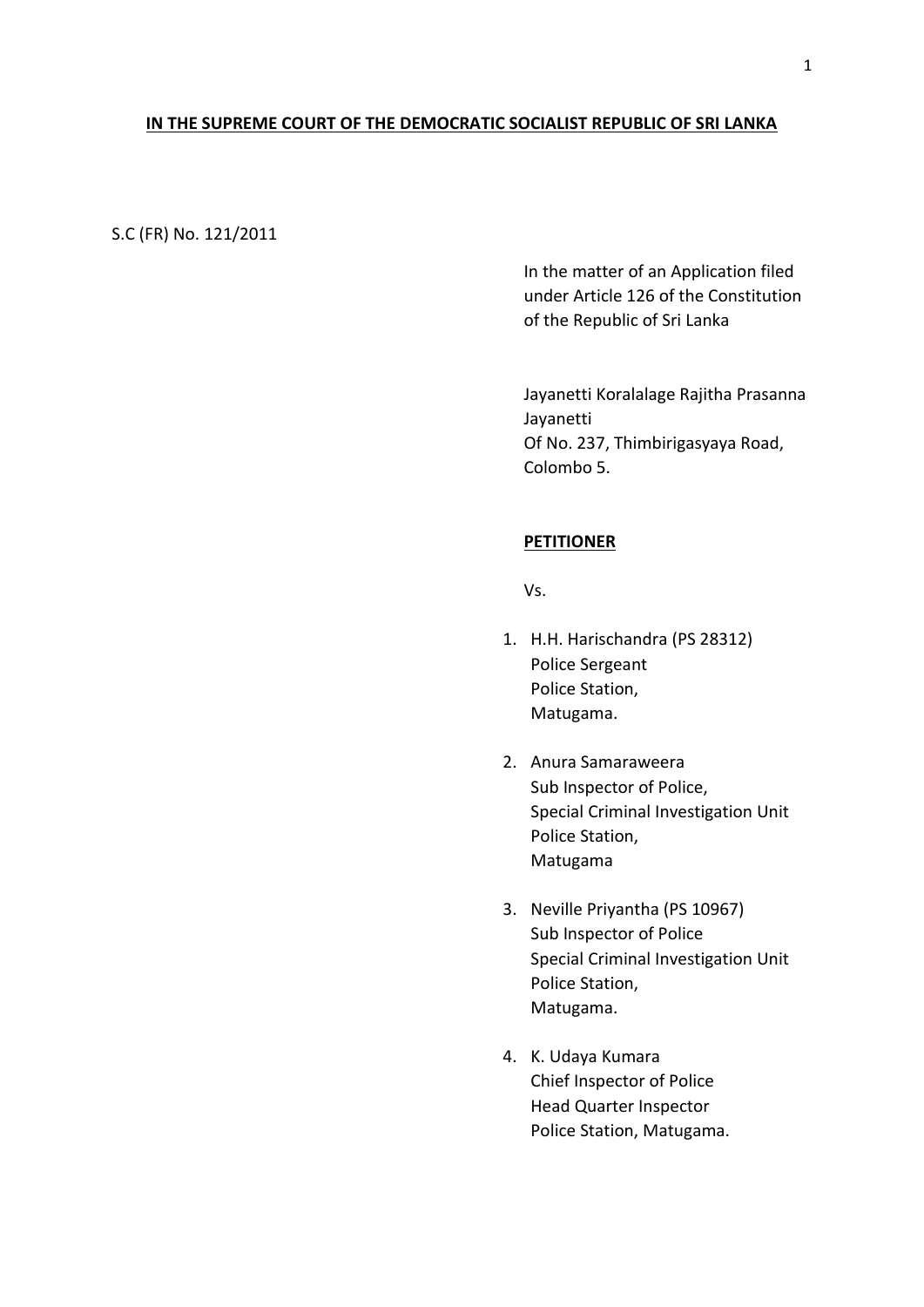- 5. Dr. M. Balasooriya Inspector General of Police Police Headquarters, Colombo.
- 6. Pinnawalage Chandrasena Pahala Uragala Ingiriya.
- 7. Hon. Attorney General Attorney General's Department Colombo 12.

#### **RESPONDENTS**

| <b>BEFORE:</b>     | Priyasath Dep P.C., C.J                                                 |
|--------------------|-------------------------------------------------------------------------|
|                    | Upaly Abeyrathne J. &                                                   |
|                    | Anil Gooneratne J.                                                      |
| <b>COUNSEL:</b>    | Shantha Jayawardena with Chamara Nanayakkarawasam<br>For the Petitioner |
|                    | Madhawa Thennakoon S.S.C. for the $1st - 5th$ and $7th$ Respondents     |
|                    | 6 <sup>th</sup> Respondent absent and unrepresented                     |
| <b>ARGUED ON:</b>  | 17.02.2017                                                              |
| <b>DECIDED ON:</b> | 06.06.2017                                                              |

# **GOONERATNE J.**

The Petitioner is a businessman who allege that his fundamental rights have been infringed under Articles 12(1) and 13(1) of the Constitution.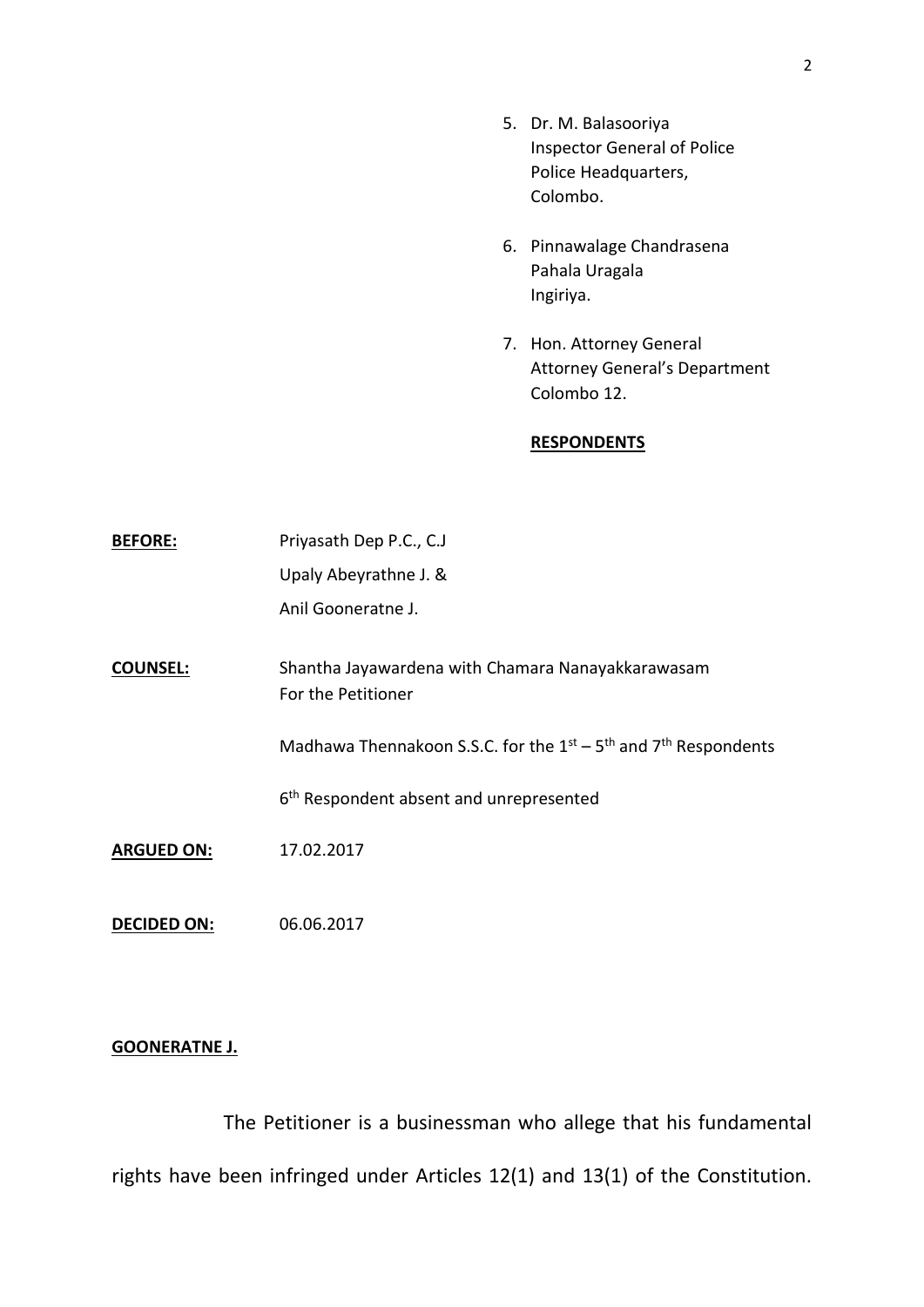The 6<sup>th</sup> Respondent is a supplier of scrap rubber with whom the Petitioner had certain business dealings. It is submitted by the learned counsel for the Petitioner that the 6<sup>th</sup> Respondent maliciously aided and abetted and or instigated the  $1^{st}$  to  $4^{th}$  Respondents, all of whom have acted together maliciously and violated the Petitioner's fundamental rights.

On or about 19.01.2011 the  $6<sup>th</sup>$  Respondent delivered a quantity of about 5379 kg of scrap rubber to the factory of the Petitioner. Thereafter the  $6<sup>th</sup>$ Respondent informed the Petitioner and in fact met him regarding the quantity of scrap rubber delivered to the Petitioner at his factory and informed that a total sum of Rs. 1,522,257/- is due for same from the Petitioner. The Petitioner paid the  $6<sup>th</sup>$  Respondent a sum of Rs. 600,000/- in cash and having agreed to deduct the same of Rs. 42,528/- as against the part of excess money paid as advance, issued a cash cheque in a sum of Rs. 879,729/- dated 20.01.2011. Thereafter  $6<sup>th</sup>$  Respondent left the Petitioner's premises. After the  $6<sup>th</sup>$ Respondent left the premises, an employee of the Petitioner informed him that part of the scrap rubber delivered by the  $6<sup>th</sup>$  Respondent was not satisfactory and the proper rubber content could be 57% and that the balance rubber contained a lot of extraneous contents. As such the Petitioner promptly telephone the  $6<sup>th</sup>$  Respondent and informed the  $6<sup>th</sup>$  Respondent of the unsuitability of the supplied scrap rubber, and requested him to see the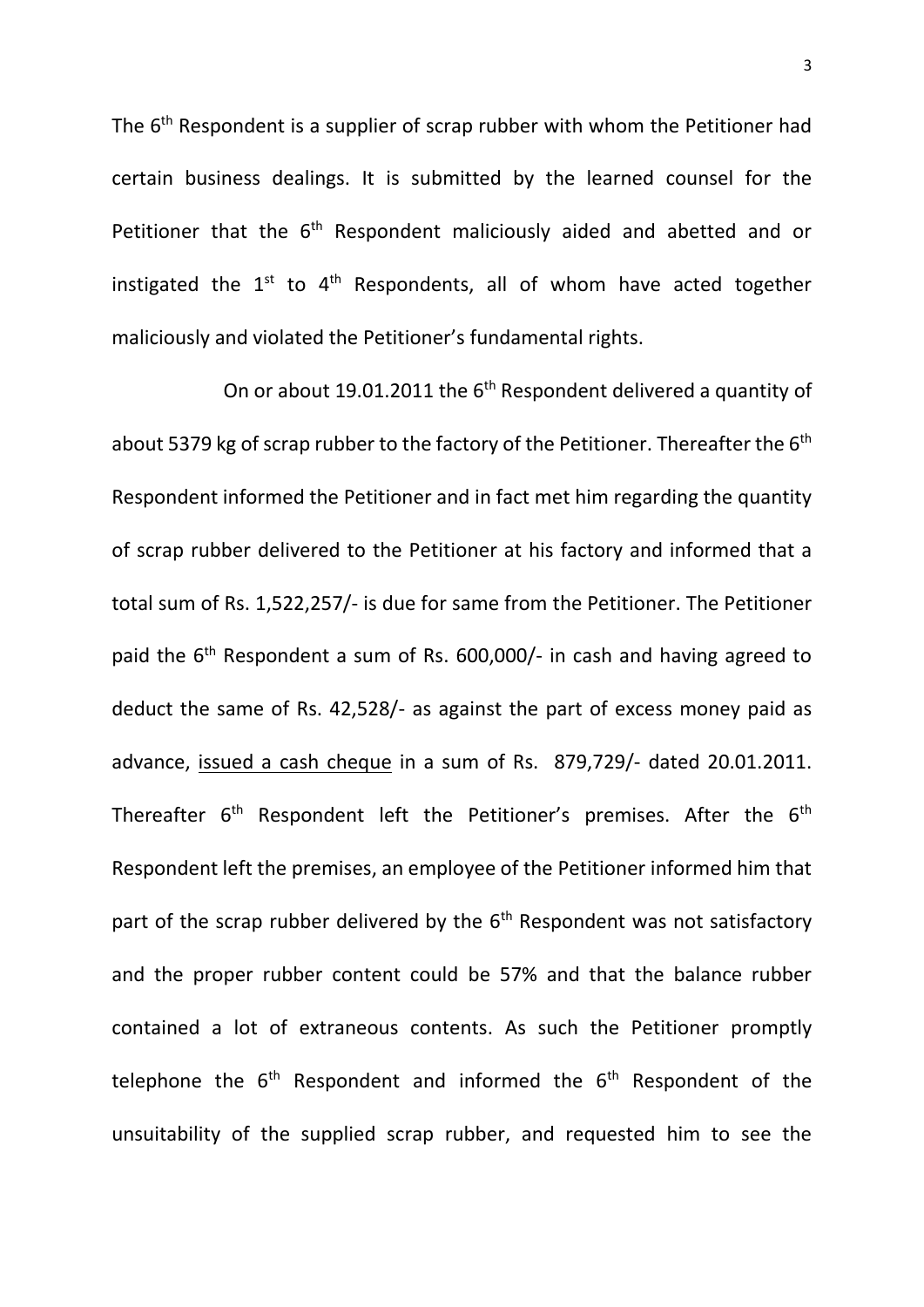Petitioner. The 6<sup>th</sup> Respondent informed the Petitioner that he is unable to come and see the Petitioner but told the Petitioner that 61 bags of scrap rubber had been purchased by one Kodituwakku and that quality was not inspected by him. 6<sup>th</sup> Respondent also informed the Petitioner that he would meet him on a subsequent date. In these circumstances the Petitioner requested the 6<sup>th</sup> Respondent not to present the cheque for payment until the accounts are examined and settled, on the sums payable to him is correctly ascertained to which 6<sup>th</sup> Respondent agreed. On this arrangement with the 6<sup>th</sup> Respondent, the Petitioner informed and instructed his bank on 20.01.2011 in writing to stop payment (letter 'H').

It is submitted that despite the request and undertaking obtained by the Petitioner from the  $6<sup>th</sup>$  Respondent not to present the cheque as stated above, the 6<sup>th</sup> Respondent surreptitiously tendered the said cheque to the bank on20.01.2011 and the bank had not made any payment to the  $6<sup>th</sup>$  Respondent, on the cheque.

Petitioner also take up the position that the  $6<sup>th</sup>$  Respondent had no right to present the said cheque for payment and it is in breach of the undertaking to do so, before accounts were settled between parties. The  $6<sup>th</sup>$ Respondent had also over the phone inquired about the stop payment of cheque and Petitioner replied stating it was so, as agreed between them.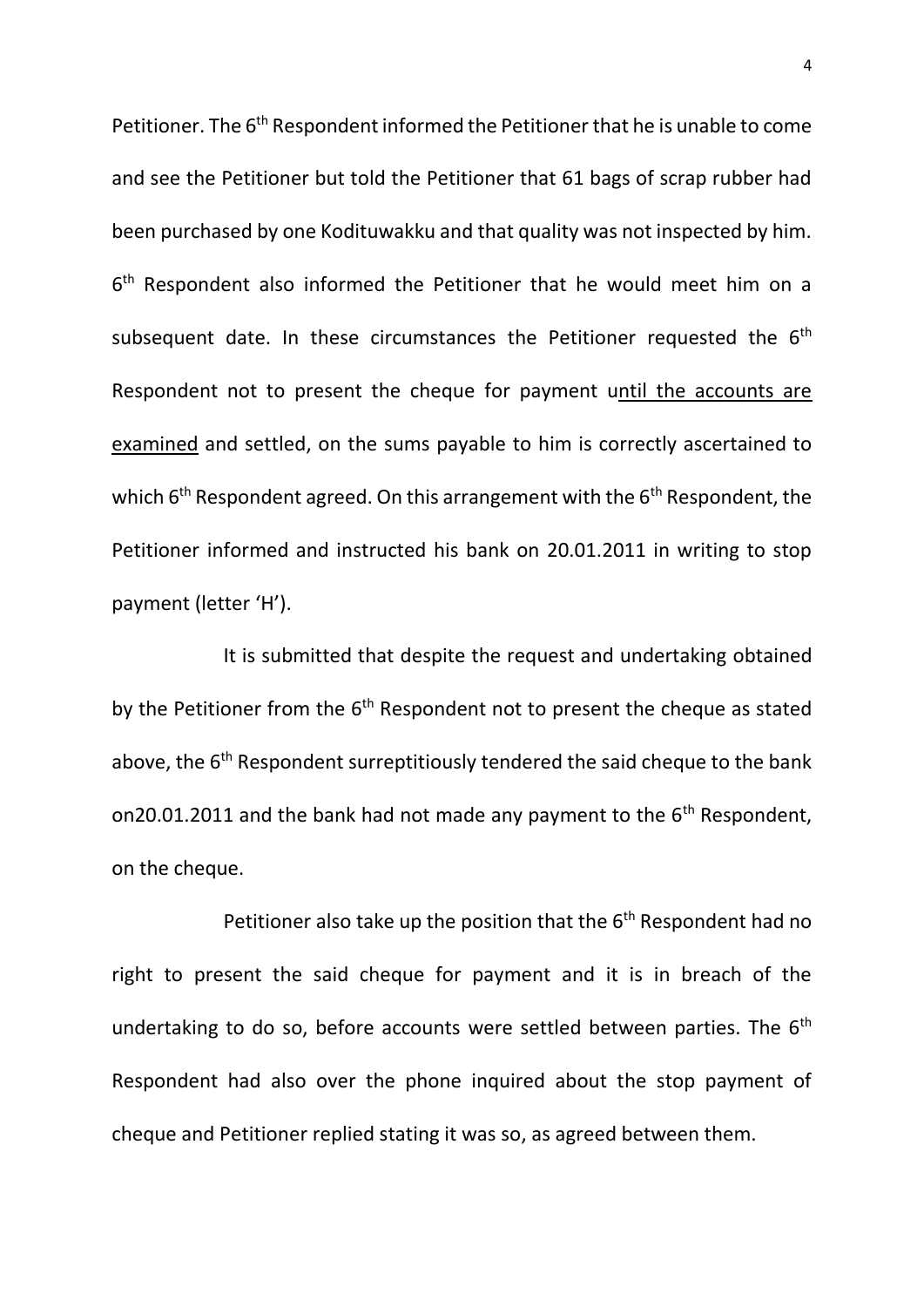It is pleaded that the  $6<sup>th</sup>$  Respondent met the Petitioner to discuss the matter and the Petitioner gave him a statement 'E' showing several transactions between the parties, but the  $6<sup>th</sup>$  Respondent did not go through the statement and left the factory.

On perusing the Petition I find that thereafter a different turn had taken to this transaction as described in paragraph 19 to 30, where the police involvement is stated. The said averments up to the point of, Petitioner being remanded could be summarised as follows:

- (a) 6 th Respondent on 25.01.2011 requested the Petitioner to be present at the Weligama police. Petitioner went to the police but the  $6<sup>th</sup>$  Respondent was not present. Petitioner spoke to the  $6<sup>th</sup>$  Respondent on the mobile phone. Then a person who identified himself as Officer In Charge, Matugama Police spoke to the Petitioner on the mobile phone and Petitioner told him he would come the next day.
- (b)On 26.01.2011 the Petitioner went to the office of the Assistant Superintendent of Police and the 6<sup>th</sup> Respondent was in conversation with the A.S.P.
- (c) The A.S.P (paragraph 21) inquired from the Petitioner about the payment of the cheque and the Petitioner explained the transaction he had with the 6th Respondent. The said A.S.P. observed that this is a civil transaction and directed the officers to record statement.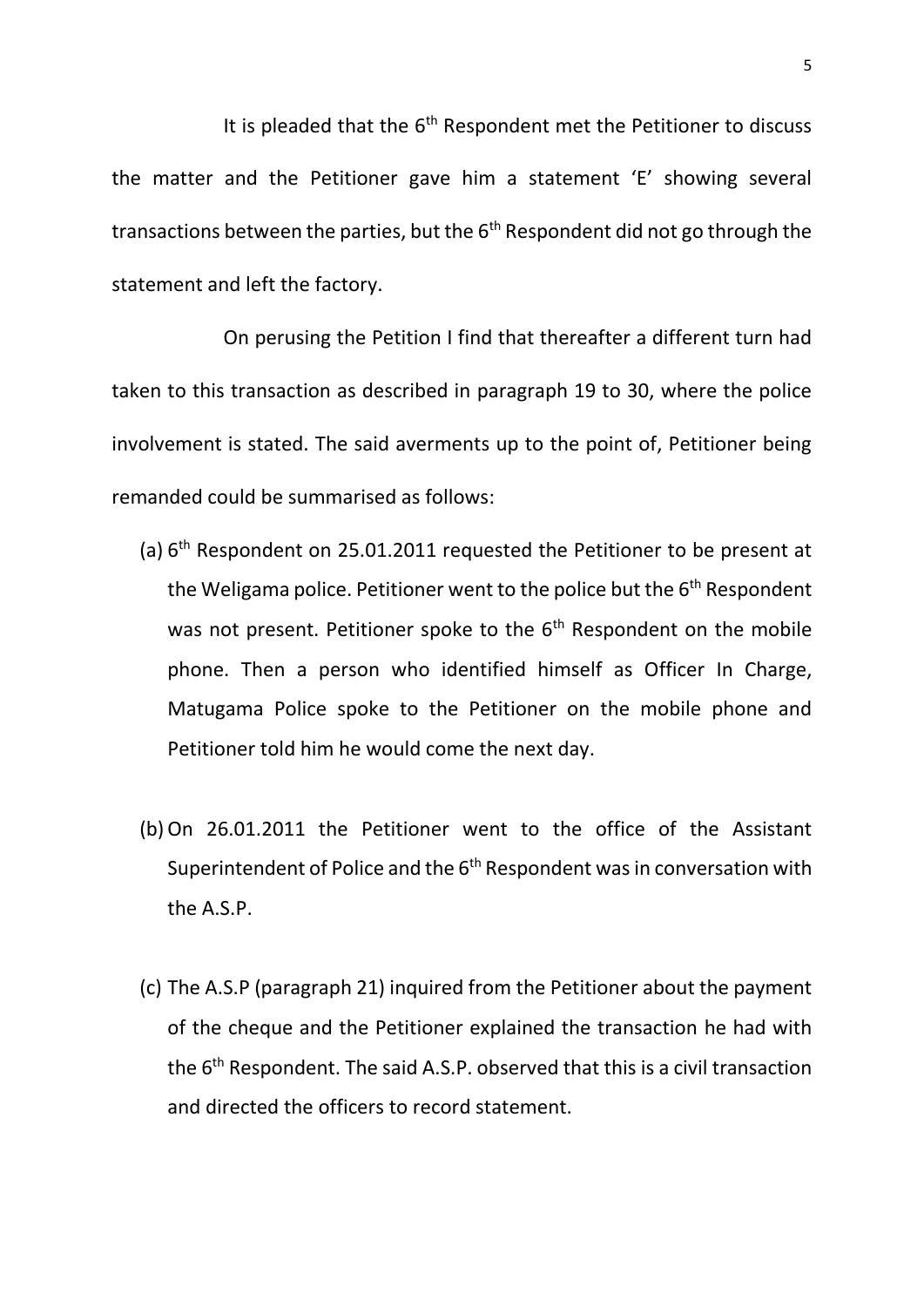- (d) On 02.03.2011 Petitioner received a call from the  $1<sup>st</sup>$  Respondent who identified himself as a Court Sergeant requested the Petitioner to come to the police and make a statement.
- (e) As described in paragraph 24 of the petition the Petitioner was arrested by the police and placed in the police cell.
- (f) Petitioner's employees contacted Attorney-at-Law Seneviratne and he attended the police and saw the Petitioner in the cell with other inmates.
- (g) The said Attorney-at-Law questioned the  $1<sup>st</sup>$  Respondent about the illegal arrest.  $1^{st}$  Respondent told them about recording a statement and Petitioner to be produced before the Magistrate.
- (h) Petitioner under arrest was produced before the Magistrate in case No. 70641/11. Police moved to remand the Petitioner without disclosing to court the contents of the statement.
- (i) In the Report to court made by the  $2<sup>nd</sup>$  Respondent, it had been revealed that the Petitioner had committed the offence of cheating and criminal breach of trust.
- (j) An application made on behalf of the Petitioner for bail on 02.03.2011 was objected by the police without any reasonable cause. Petitioner was accordingly remanded and kept in the remand prison till 03.03.2011. On the said date on an application made by the Petitioner's Attorney-at-Law,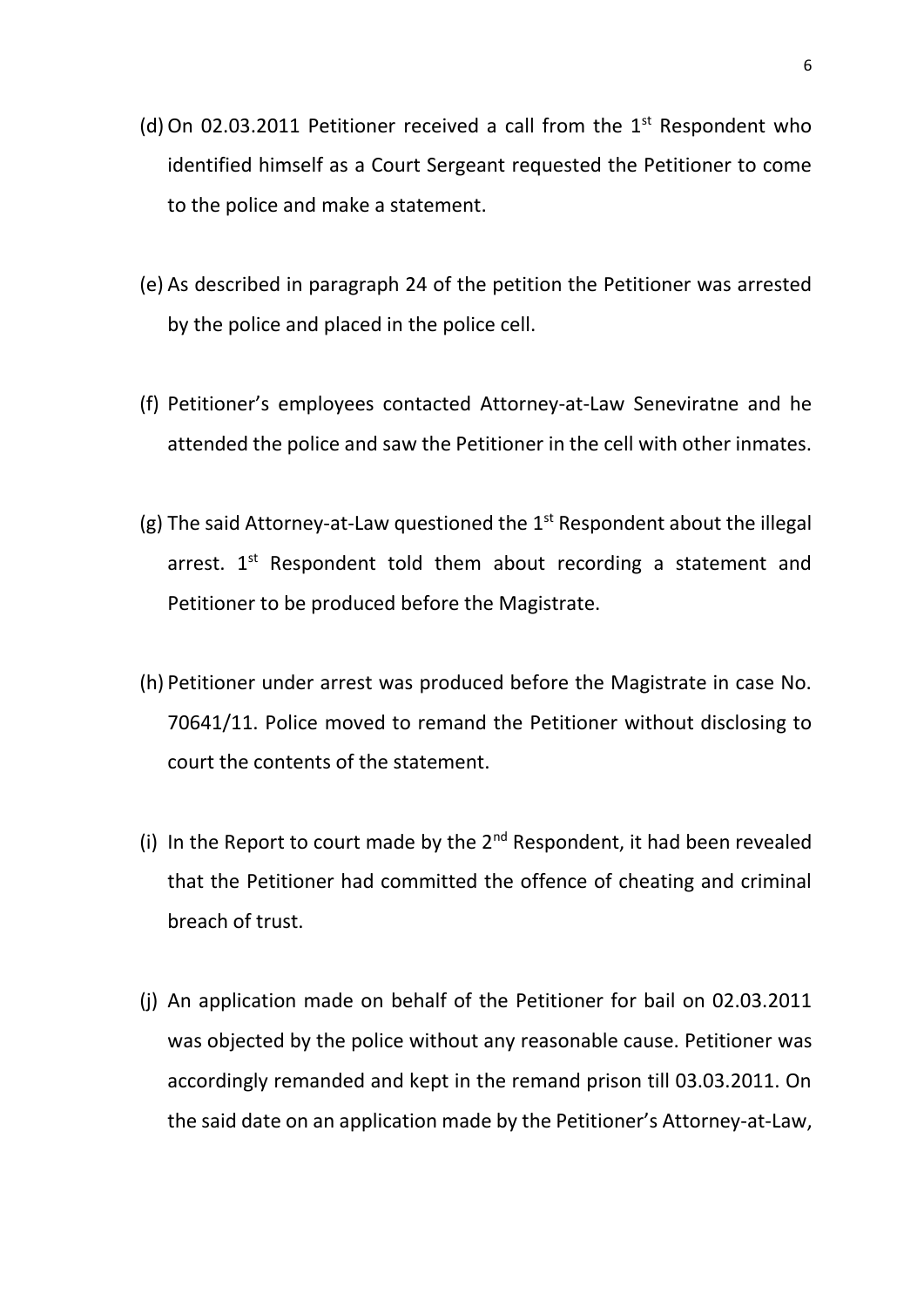the Petitioner was released on bail, upon two sureties executing two surety bonds for Rs. 1,000,000/-.

In paragraph 35 of the petition it is averred that  $1<sup>st</sup>$  to  $4<sup>th</sup>$  Respondents acted together with the  $6<sup>th</sup>$  Respondent maliciously without any reasonable cause for the reasons set out in paragraphs 35 (a) to 35 (d) of the petition. Further a letter marked 'J' is annexed from the Bank of Ceylon to indicate that the Petitioner had sufficient credit facilities on his account, at the time of issuing the cash cheque to the  $6<sup>th</sup>$  Respondent. Supreme Court on 06.05.2011 granted Leave to Proceed for the alleged violation of Articles 12 (1) & 13 (1) of the Constitution by the  $1^{st}$  to  $4^{th}$  Respondents.

I have also perused the affidavit of one Samson an employee of the Petitioner who took delivery of scrap rubber delivered by the 6<sup>th</sup> Respondent. He also examined the scrap rubber so delivered to be unsatisfactory containing extraneous particles than normal scrap rubber. This employee immediately informed the Petitioner of above. The said employee also states that he was present with the Petitioner on 26.01.2011 at the Assistant Superintendent of Police office, at Matugama, and the A.S.P. observed that the transaction to be a civil matter.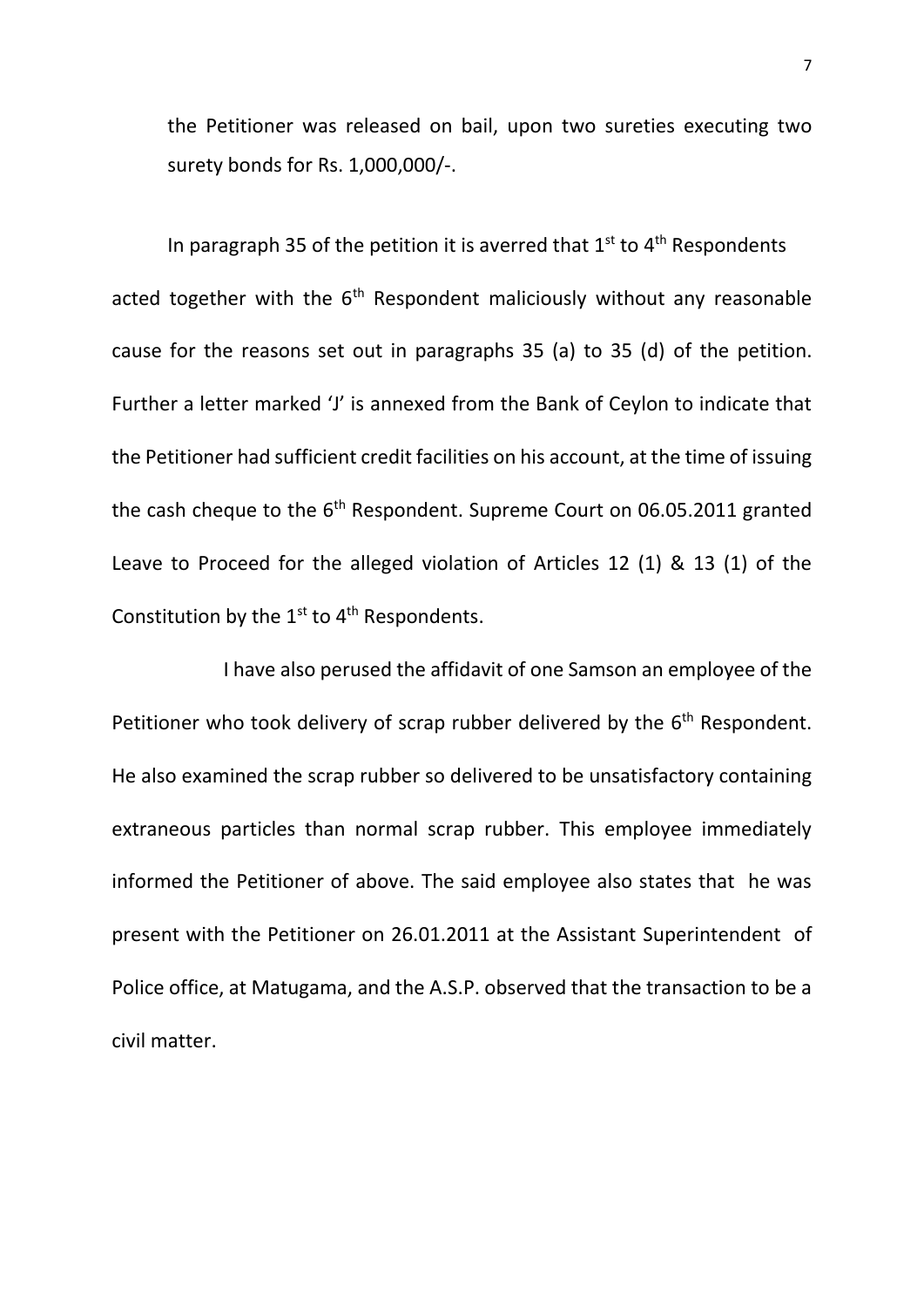The  $1<sup>st</sup>$  Respondent a Police Sergeant and the other three Respondents have filed objections to this application. 1<sup>st</sup> Respondent deny that he acted in a malicious manner towards the Petitioner or breached the Petitioner's fundamental rights. He also pleads that the  $6<sup>th</sup>$  Respondent is not personally known to him and  $6<sup>th</sup>$  Respondent complaint was recorded as a civilian. Copy of the complaint is annexed marked 1R1 (a) and 1R1 (b). On such complaint Petitioner was requested to attend the police station and he was kept in police custody and arrested having informed the Petitioner of the reason for arrest. The arrest notes are annexed marked 1R3. He states he acted according to law. He produced the Petitioner before the Magistrate and note pertaining to Petitioner being taken to the Magistrate is annexed marked 1R4.

The 2<sup>nd</sup> Respondent is the Officer-In-Charge of the Special Crimes Investigation Branch A.S.P's office, Matugama. He Plead inter alia that at the material time he was attending a training programme at the Katana Police Academy, during the period 28.10.2012 to 02.03.2012. On his return to the police station after the training period he became aware whilst inspecting the books in the branch, that a statement of the Petitioner was recorded, and that the Petitioner was produced before the Magistrate on a 'B' Report. He denies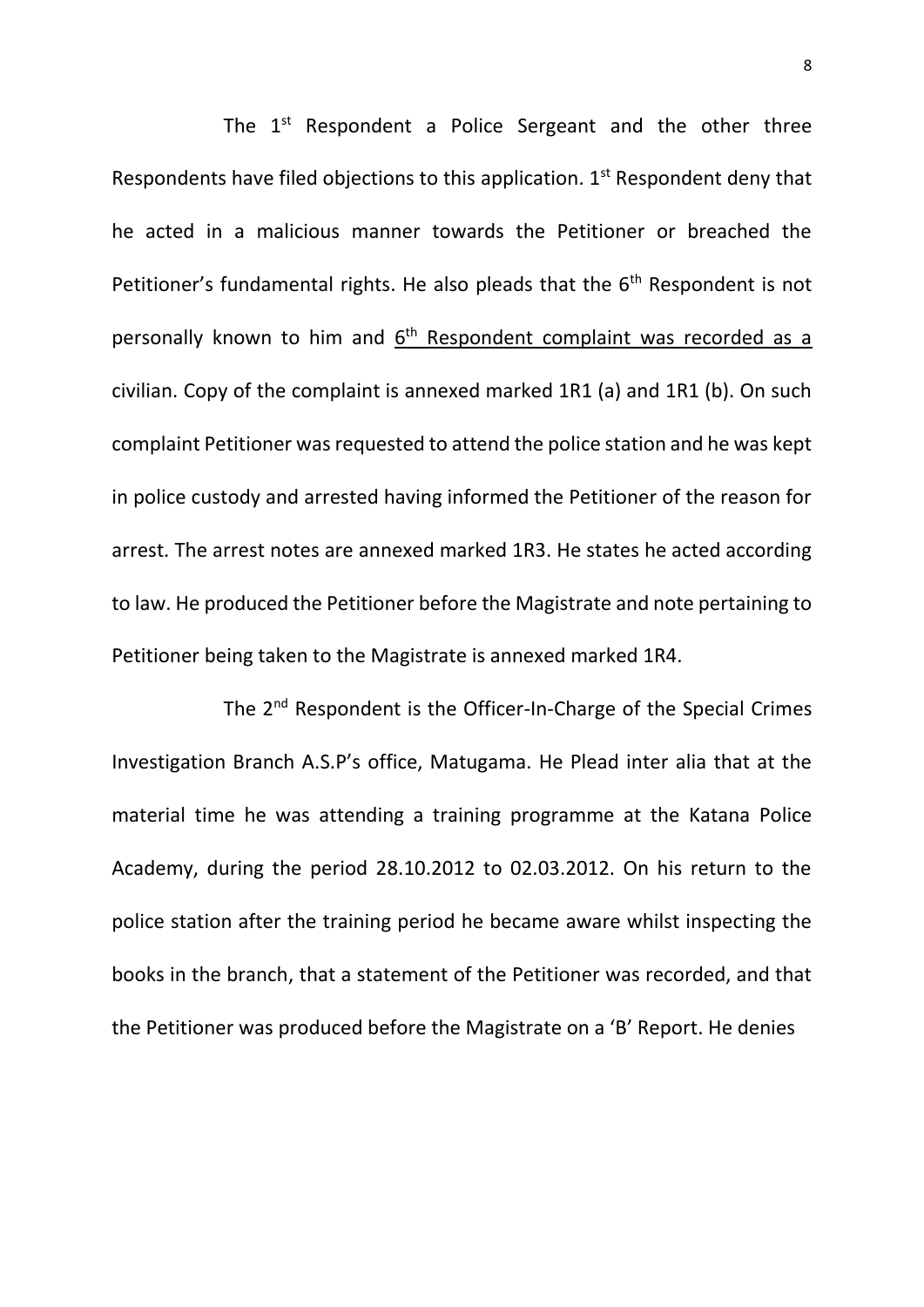any malicious act on his part towards the Petitioner. Further the 2<sup>nd</sup> Respondent never acted in a manner to humiliate the Petitioner nor did the 2<sup>nd</sup> Respondent act in collusion with the  $6<sup>th</sup>$  Respondent.

The 3<sup>rd</sup> Respondent is the Court Sergeant who recorded the statement of the Petitioner. His affidavit is supportive of the facts pleaded by the  $1<sup>st</sup>$  and  $2<sup>nd</sup>$  Respondents. The  $4<sup>th</sup>$  Respondent is the Head Quarters Inspector of Weligama Police. It is his position that he was not involved in the investigation of the complaint against the Petitioner. Officer of the Special Crimes Investigations Branch conducted the investigation against the Petitioner. Any malice alleged against him is denied by the 4<sup>th</sup> Respondent.

The 6<sup>th</sup> Respondent has never participated in these proceedings, before this court. At the hearing before this court the learned counsel for Petitioner no doubt supported his case. Learned Senior State Counsel who appeared for 1<sup>st</sup> to 5<sup>th</sup> and 7<sup>th</sup> Respondents very correctly submitted to this court that the transaction in question was a civil transaction. I have to hold that the 6<sup>th</sup> Respondent who was responsible to initiate criminal proceedings, breached the fundamental rights of the Petitioner along with the  $1^{st}$ ,  $2^{nd}$  and  $4^{th}$ Respondents. Whatever it may be the Petitioner could not have been arrested and produced before court on the available material as the facts are supportive of a civil transaction. This is a very unfortunate incident, for the authorities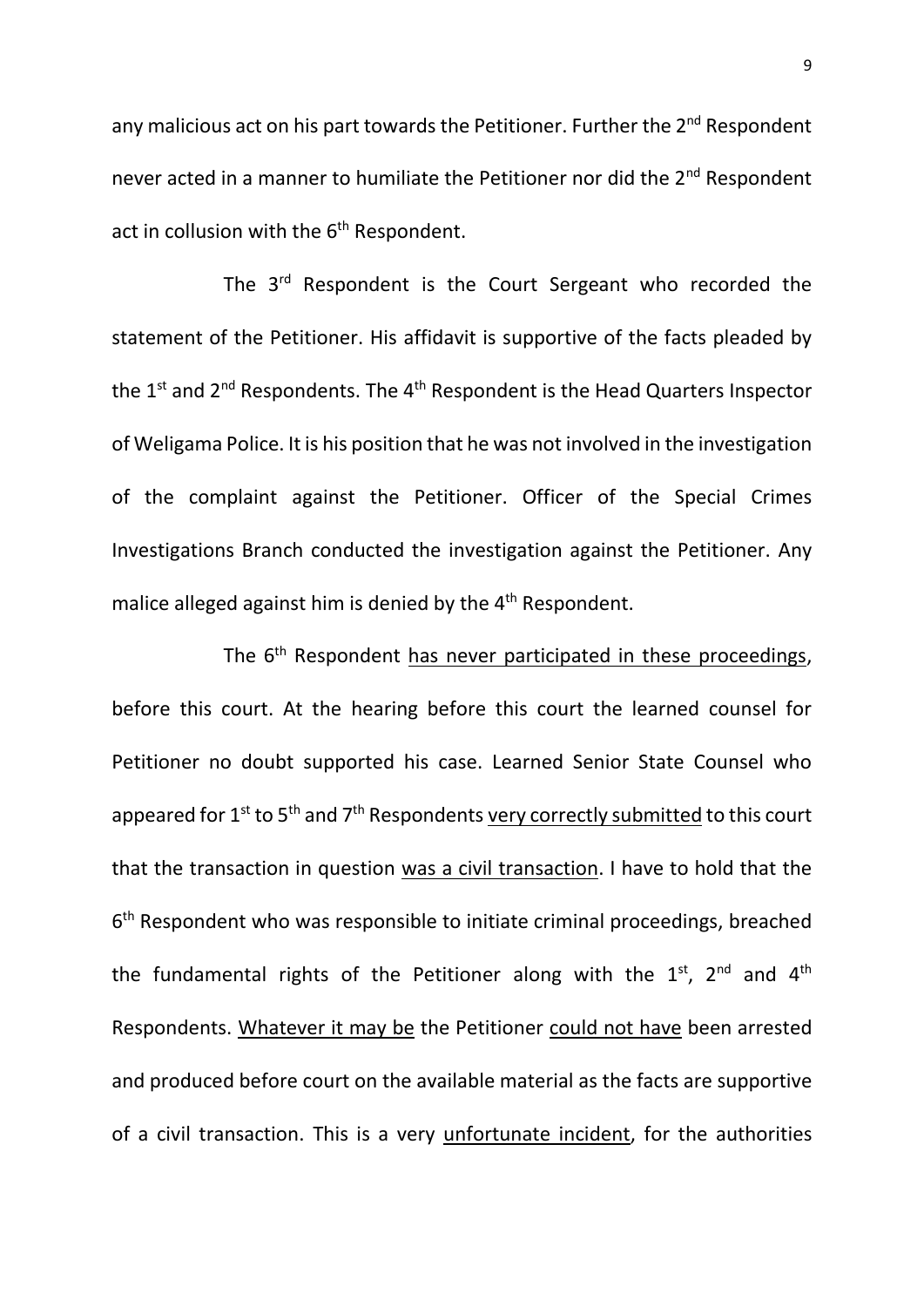concerned to have deprived the Petitioner of his personnel liberty, by attaching criminal liability to the transaction in question. However law cannot permit this sort of lapses to take place either knowingly or unknowingly and deprive a persons' freedom and personnel liberty.

It is apparent that the Petitioner and the  $6<sup>th</sup>$  Respondent had been dealing with each other for some time and had transactions on scrap rubber. Petitioner purchased scrap rubber from the 6<sup>th</sup> Respondent and even made part payment in cash. In that type of business transactions, sometimes parties withhold payment for various reasons. Every such transaction would not amount to cheating. In the instant case the Petitioner in fact tendered a statement of accounts to the  $6<sup>th</sup>$  Respondent to verify the accounts. It appears that the  $6<sup>th</sup>$  Respondent had not taken the trouble to check the accounts, instead thought it fit to change the complexion of the transaction from civil transaction to be an act of cheating. The police should have not been so hasty especially where part payment had been made to the  $6<sup>th</sup>$  Respondent in cash, by the Petitioner. The hurry in which a prosecution was launched by the police is rather suspicious.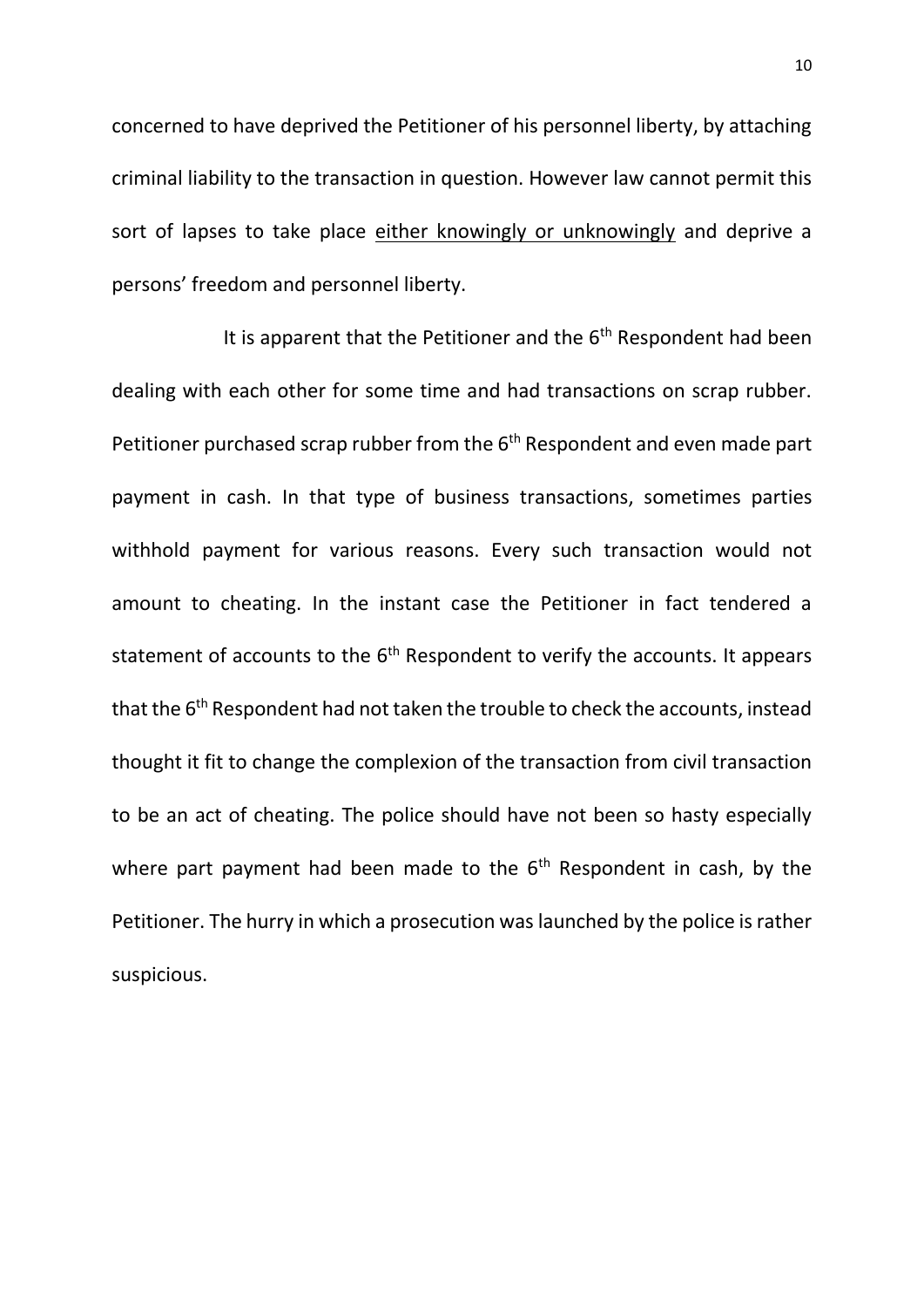This appears to be a simple case of goods sold and delivered, where a buyer would have an option to reject the goods for want of quality. As such the Petitioner is entitled to a declaration that his constitutional rights are violated. Even if the police had a wrong appreciation of the law, yet the infringement would remain. It is essential to comply with the statutory provisions established by law designed to protect the liberty of the subject. State is liable and has to be held responsible for the acts of the police, which appears to have been influenced by the  $6<sup>th</sup>$  Respondent.

An arrest must be supported by a clear provisions of the law  $-$ *Gunawardena Vs. Perera (1983) 1 SLR 305*. It was held in *Piyasiri Vs. Fernando 1988 (1) SLR 173* that a police officer has no right to arrest a person on vague general suspicion, not knowing the precise crime suspected but hoping to obtain evidence of the commission of some crime for which he has the power to arrest.

I hold that Petitioner's fundamental rights guaranteed by Articles 12(1) and 13(1) have been violated, and the  $1^{st}$ ,  $2^{nd}$ , and  $4^{th}$  Respondents are liable. It appears to me that  $1<sup>st</sup>$ ,  $2<sup>nd</sup>$  and  $4<sup>th</sup>$  Respondents have acted with the 6<sup>th</sup> Respondent who instigated them, maliciously. There was no legal basis to arrest the Petitioner, this being a pure civil transaction. In these circumstances, I direct the  $1<sup>st</sup>$ , 2<sup>nd</sup> and 4<sup>th</sup> Respondents to pay the Petitioner as compensation a sum of